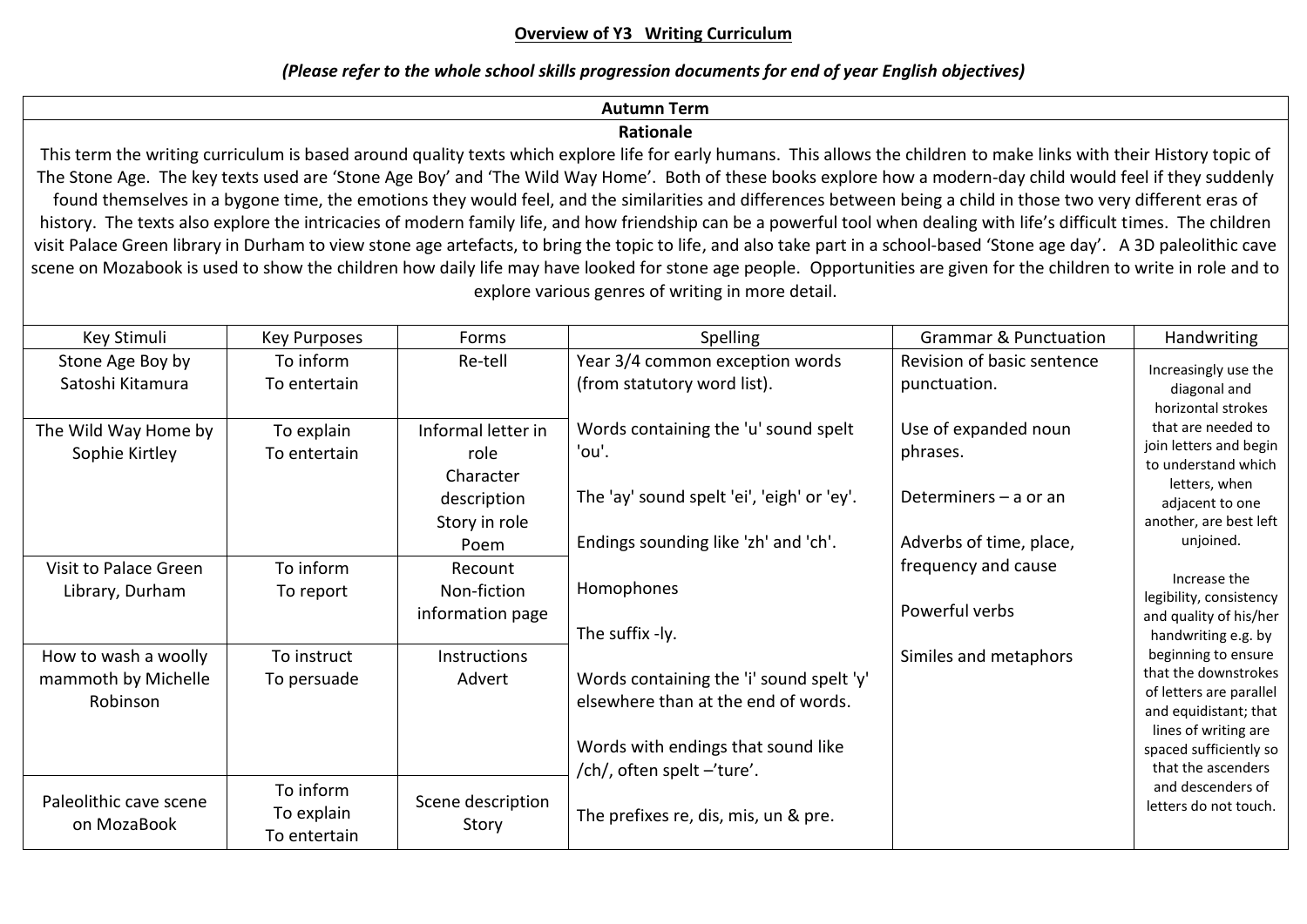# **Spring Term**

### **Rationale**

This term the writing curriculum is based around two texts which allow the children to make links with two of their Science topics of Light and Dark, as well as Plants and Growth. The story of 'The King who banned the Dark' allows the children to make links with their Science investigations about the need for Light and what it is and that darkness is the absence of light, as well as making links between fairy tales that the children may already know while at the same time giving the children the opportunity to persuade and take on the role of the King as he delivers his speeches on his views of the dark.

With our Plants and Growth topic the text, 'The Boy who grew Dragons', this allows the children through humour to discuss the pros and cons of being able to grow a real-life dragon and the consequences that come with it! This then allows them to create their own 'dragon' plants and to watch them grow each week. It continues the theme of friendship and making difficult decisions. Many other links are made through Art and creativity with this text.

| Key Stimuli                                                                        | <b>Key Purposes</b>                      | Forms                                                          | Spelling                                                                                | <b>Grammar &amp; Punctuation</b>                                                       | Handwriting                                                                      |
|------------------------------------------------------------------------------------|------------------------------------------|----------------------------------------------------------------|-----------------------------------------------------------------------------------------|----------------------------------------------------------------------------------------|----------------------------------------------------------------------------------|
| The King who banned                                                                | To persuade<br>To report                 | Speeches<br>Leaflets<br>Newspaper Report                       | Year 3/4 common exception words<br>(from statutory word list).                          | Revision of basic sentence<br>punctuation<br>Paragraphs                                | Increasingly use<br>the diagonal and<br>horizontal strokes<br>that are needed to |
| the Dark by Emily<br><b>Haworth Booth</b>                                          |                                          | <b>Interviews</b><br>Persuasive letters                        | Add suffixes beginning with vowel<br>letters to words of more than one<br>syllable e.g. | Express time, place and cause<br>using co-ordinating and<br>subordinating conjunctions | join letters and<br>begin to<br>understand which<br>letters, when                |
|                                                                                    |                                          |                                                                | Adding suffix 'ly'                                                                      |                                                                                        | adjacent to one                                                                  |
| The Boy who grew<br>Dragons by Andy<br>Shepherd<br>Growing Plants within<br>School | To entertain<br>To explain<br>To perform | Persuasive<br>arguments for and<br>against keeping a           | Words with 'k' sound spelt ch                                                           | Use the present perfect form<br>of verbs                                               | another, are best<br>left unjoined.                                              |
|                                                                                    |                                          |                                                                | Long vowel 'a' spelt 'ai'                                                               | Begin to use inverted<br>commas to punctuate direct<br>speech                          | Increase the<br>legibility,                                                      |
|                                                                                    |                                          |                                                                | Long vowel 'a' spelt 'ey'                                                               |                                                                                        | consistency and<br>quality of his/her<br>handwriting e.g. by                     |
|                                                                                    |                                          |                                                                | 'ow' sound spelt 'ou'                                                                   |                                                                                        | beginning to                                                                     |
|                                                                                    |                                          |                                                                | The suffix 'ly'                                                                         |                                                                                        | ensure that the<br>downstrokes of<br>letters are parallel                        |
| Visit to Margrove Park                                                             |                                          | dragon<br>Poetry-linked to Art<br>Playscripts<br>Recipes for a | Spell words ending in 'er' when the root<br>word ends in (t)ch                          |                                                                                        | and equidistant;<br>that lines of writing<br>are spaced<br>sufficiently so that  |
| Communication<br>between author and                                                |                                          | Dragon                                                         | 's' sound spelt 'sc'                                                                    |                                                                                        | the ascenders and<br>descenders of                                               |
| school via twitter.                                                                |                                          |                                                                | Homophones                                                                              |                                                                                        | letters do not<br>touch.                                                         |